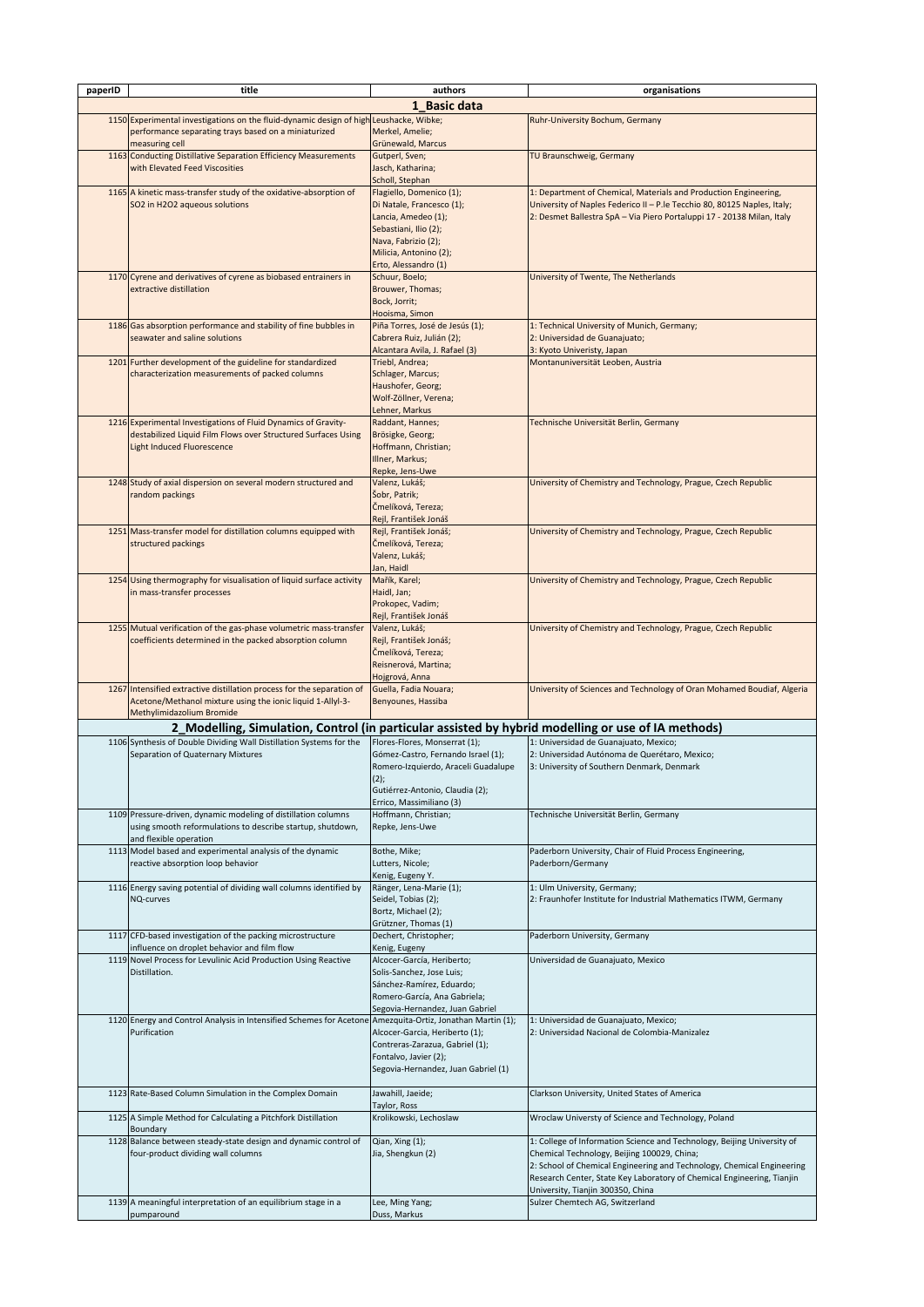| 1141 Integrated entrainer design for extractive distillation using the                                            | Nielsen, Adem Rosenkvist Aouichaoui                            | 1: Department of Chemical and Biochemical Engineering, Technical                 |
|-------------------------------------------------------------------------------------------------------------------|----------------------------------------------------------------|----------------------------------------------------------------------------------|
| infinitely sharp splits method and computer-aided molecular                                                       | (1);                                                           | University of Denmark, Denmark;                                                  |
| design                                                                                                            | Rodriguez-Donis, Ivonne (2);                                   | 2: Laboratoire de Chimie Agro-industrielle, LCA, Université de Toulouse,         |
|                                                                                                                   | Gerbaud, Vincent (3);                                          | INRA, Toulouse, France;                                                          |
|                                                                                                                   | Shcherbakova, Natalya (3);                                     | 3: Laboratoire de Génie Chimique, Université de Toulouse, CNRS, INP, UPS,        |
|                                                                                                                   | Abildskov, Jens (1)                                            | Toulouse, France                                                                 |
| 1151 Controllability of pilot multiple dividing wall column for various                                           | Lukač, Goran (1);                                              | 1: University of Zagreb, Faculty of Chemical Engineering and Technology,         |
| feed compositions                                                                                                 | Preißinger, Ulrich (2);                                        | Zagreb, Croatia;                                                                 |
|                                                                                                                   | Dejanović, Igor (1);                                           | 2: Ulm University, Institute of Chemical Engineering, Ulm, Germany               |
| 1155 Towards a better understanding of wiped film evaporators -                                                   | Grützner, Thomas (2)<br>Appelhaus, David;                      | TU Braunschweig, Germany                                                         |
| using a modular model for fluid dynamics and heat transfer                                                        | Jahnke, Stefan;                                                |                                                                                  |
|                                                                                                                   | Jasch, Katharina;                                              |                                                                                  |
|                                                                                                                   | Scholl, Stephan                                                |                                                                                  |
| 1172 Controllability study of a dual condenser four product DWC                                                   | Lukač, Goran (1);                                              | 1: University of Zagreb, Faculty of Chemical Engineering and Technology,         |
|                                                                                                                   | Halvorsen, Ivar J. (2);                                        | Croatia;                                                                         |
|                                                                                                                   | Olujić, Žarko (3);                                             | 2: SINTEF, Norway;                                                               |
|                                                                                                                   | Dejanović, Igor (1)                                            | 3: Retired                                                                       |
| 1176 Entrainer selection for extractive distillation using the Infinitely                                         | Rodriguez-Donis, Ivonne (1);                                   | 1: Laboratory of Agro-Industrial Chemistry, France;                              |
| Sharp Split method                                                                                                | Abildskov, Jens (2);                                           | 2: PROSYS, Department of Chemical and Biochemical Engineering,                   |
|                                                                                                                   | Shcherbakova, Nataliya (3);                                    | Denmark;                                                                         |
|                                                                                                                   | Gerbaud, Vincent (3)                                           | 3: Chemical Engineering Laboratory, France                                       |
| 1177 The Influence of Physical Properties on Structured Packing                                                   | Starrantino, Andrew (1);                                       | 1: School of Chemical Engineering, Oklahoma State University, Stillwater,        |
| <b>HETP Correlations</b>                                                                                          | McCarley, Ken (2);                                             | OK 74078;                                                                        |
|                                                                                                                   | Mohammad, Sayeed (2);<br>Cai, Tony (2);                        | 2: Fractionation Research Incorporated, Stillwater, OK 74074                     |
|                                                                                                                   | Aichele, Clint (1)                                             |                                                                                  |
| 1179 Direct and fully automated shortcut method for designing an                                                  | SEIHOUB, Fatima Zohra (1);                                     | 1: Laboratoire de Génie Chimique et de Catalyse Hétérogène, Université de        |
| extractive dividing wall column: 1. Minimum azeotropic                                                            | Gerbaud, Vincent (2,3);                                        | Science et de la Technologie - Mohamed Boudiaf, Oran, Algérie;                   |
| Mixtures with a Heavy Entrainer                                                                                   | Benyounes, Hassiba (4)                                         | 2: Université de Toulouse, INP, UPS, LGC (Laboratoire de Génie Chimique),        |
|                                                                                                                   |                                                                | 4 allée Emile Monso, F-31432 Cedex 04 Toulouse, France;                          |
|                                                                                                                   |                                                                | 3: CNRS, LGC (Laboratoire de Génie Chimique), F-31432 Cedex 04 Toulouse,         |
|                                                                                                                   |                                                                | France;                                                                          |
|                                                                                                                   |                                                                | 4: UST. Oran, Laboratoire de chimie physique de matériaux, catalyse et           |
|                                                                                                                   |                                                                | environnement, Oran, Algeria                                                     |
|                                                                                                                   |                                                                |                                                                                  |
|                                                                                                                   |                                                                |                                                                                  |
| 1181 Design of a Novel Process for CO2 Capture Using Deep Eutectic Mora-Garduño, Carlos Abraham (1);              |                                                                | 1: Universidad de Guanajuato, Mexico;                                            |
| Liquids                                                                                                           | Jalomo-Fonseca, Karla Rebeca (1);                              | 2: Universidad Michoacana de san Nicolas de Hidalgo, Mexico                      |
|                                                                                                                   | Romero-Garcia, Ana Gabriela (1);                               |                                                                                  |
|                                                                                                                   | Ponce-Ortega, Jose Maria (2);<br>Gonzalez-Campos, Betzabe (2); |                                                                                  |
|                                                                                                                   | Segovia-Hernandez, Juan Gabriel (1)                            |                                                                                  |
| 1185 Smooth Penalty Function Method for Rigorous Optimization of                                                  | Liu, Xingwei;                                                  | Tianjin University, China, People's Republic of                                  |
| <b>Distillation Processes</b>                                                                                     | Jia, Shengkun;                                                 |                                                                                  |
|                                                                                                                   | Luo, Yiqing;                                                   |                                                                                  |
|                                                                                                                   | Yuan, Xigang                                                   |                                                                                  |
| 1187 Machine learning-based modelling of distillation process                                                     | Kwon, Hyukwon (1,2);                                           | 1: Korea Institute of Industrial Technology, Korea, Republic of (South           |
| combining long short-term memory with wavelet transform                                                           | Choi, Yeongryeol (1,2);                                        | Korea);                                                                          |
|                                                                                                                   | Cho, Hyungtae (1);                                             | 2: Yonsei University, Korea, Republic of (South Korea)                           |
|                                                                                                                   |                                                                |                                                                                  |
|                                                                                                                   | Kim, Junghwan (1)                                              |                                                                                  |
| 1196 Optimal design and operation of flexible reactive distillation                                               | Tsatse, Aikaterini;                                            | University College London (UCL), United Kingdom                                  |
| processes                                                                                                         | Sorensen, Eva                                                  |                                                                                  |
| 1200 Parallel column model for Reactive Dividing Wall Column<br>simulation                                        | de Villiers, Ruan;<br>Kooijman, Hendrik A.;                    | Clarkson University, United States of America                                    |
|                                                                                                                   | Taylor, Ross                                                   |                                                                                  |
| 1228 Modeling distillation columns for practical purposes                                                         | Ehlers, Christoph;                                             | Evonik Operations GmbH, Germany                                                  |
|                                                                                                                   | Paul, Niklas;                                                  |                                                                                  |
|                                                                                                                   | Rix, Armin;                                                    |                                                                                  |
|                                                                                                                   | Zitzewitz, Philip;                                             |                                                                                  |
|                                                                                                                   | Hiller, Christoph                                              |                                                                                  |
| 1231 Measurement of vapor-liquid equilibria of ß-damascenone and                                                  | Zanghelini, Gabriela (1);                                      | 1: Université Paris-Saclay, INRAE, AgroParisTech, UMR Sayfood, 91300             |
| simulation of its behavior during a batch distillation                                                            | Giampaoli, Pierre (1);                                         | Massy, France;                                                                   |
|                                                                                                                   | Esteban-Decloux, Martine (1);<br>Vitu, Stéphane (1,2);         | 2: CNAM, 75003 Paris, France                                                     |
|                                                                                                                   | Athès, Violaine (1)                                            |                                                                                  |
| 1234 Intensification of CO2 Capture from Methane-rich Streams                                                     | Mendes, João Gabriel (1);                                      | 1: Federal University of Bahia (UFBA), Brazil;                                   |
| Using a Rotating Packed Bed Absorption Column                                                                     | Simões, Gabriel (1);                                           | 2: Technische Universität Berlin, D-10623 Berlin, Germany                        |
|                                                                                                                   | Mendes, Delano (1);                                            |                                                                                  |
|                                                                                                                   | Vieira de Melo, Silvio Alexandre (2);                          |                                                                                  |
|                                                                                                                   | Pontes, Karen (1);                                             |                                                                                  |
|                                                                                                                   | Illner, Markus (2);                                            |                                                                                  |
|                                                                                                                   | Esche, Erik (2);                                               |                                                                                  |
|                                                                                                                   | Repke, Jens-Uwe (2)                                            |                                                                                  |
| 1241 Influence of the Size of Prefractionator on Processing Capacity                                              | Nemeth, Bence;                                                 | Budapest University of Technology and Economics, Department of Building          |
| for Two-Column Batch Distillation Processes                                                                       | Hegely, Laszlo;                                                | Services and Process Engineering, Hungary                                        |
|                                                                                                                   | Lang, Peter                                                    |                                                                                  |
| 1250 The development of soft sensors for continuous estimation of<br>the distillation 95% point of diesel product | Ujević Andrijić, Željka;<br>Bolf, Nenad;                       | University of Zagreb, Faculty of Chemical Engineering and Technology,<br>Croatia |
|                                                                                                                   | Herceg, Srečko                                                 |                                                                                  |
| 1260 Exergy analysis of a Top Heat-Integrated Distillation Columns (1                                             | Mancera, Javier (1);                                           | 1: Universidad Nacional de Colombia, Colombia;                                   |
| HIDiC) for Propylene-Propane system                                                                               | Martinez-Riascos, Carlos Arturo (1);                           | 2: Universidad de Antioquia, Colombia;                                           |
|                                                                                                                   | Mendoza, Diego Fernando (2);                                   | 3: Université de Strasbourg, France                                              |
|                                                                                                                   | Guevara-Luna, Marco Andrés (3)                                 |                                                                                  |
| 1264 Optimisation of the Dehydration of Isopropanol by Batch                                                      | Nemeth, Bence;                                                 | Budapest University of Technology and Economics, Hungary, Faculty of             |
| Heteroazeotropic Distillation with Off-cut Recycling                                                              | Hegely, Laszlo;                                                | Mechanical Engineering, Department of Building Service and Process               |
|                                                                                                                   | Lang, Peter                                                    | Engineering                                                                      |
| 1266 Heterogeneous Azeotropic Separation with Intermediate                                                        | Wang, Mingmei;                                                 | University of Chinese Academy of Sciences, China, People's Republic of           |
| Boiling Point: from Thermodynamic Analysis to Process Design                                                      | Li, Lin;                                                       |                                                                                  |
|                                                                                                                   | Wang, Erqiang;                                                 |                                                                                  |
| 1284 Rapid method for prediction of random packing performance                                                    | Li, Zengxi<br>Maćkowiak, Jerzy                                 | <b>ENVIMAC Engineering GmbH, Germany</b>                                         |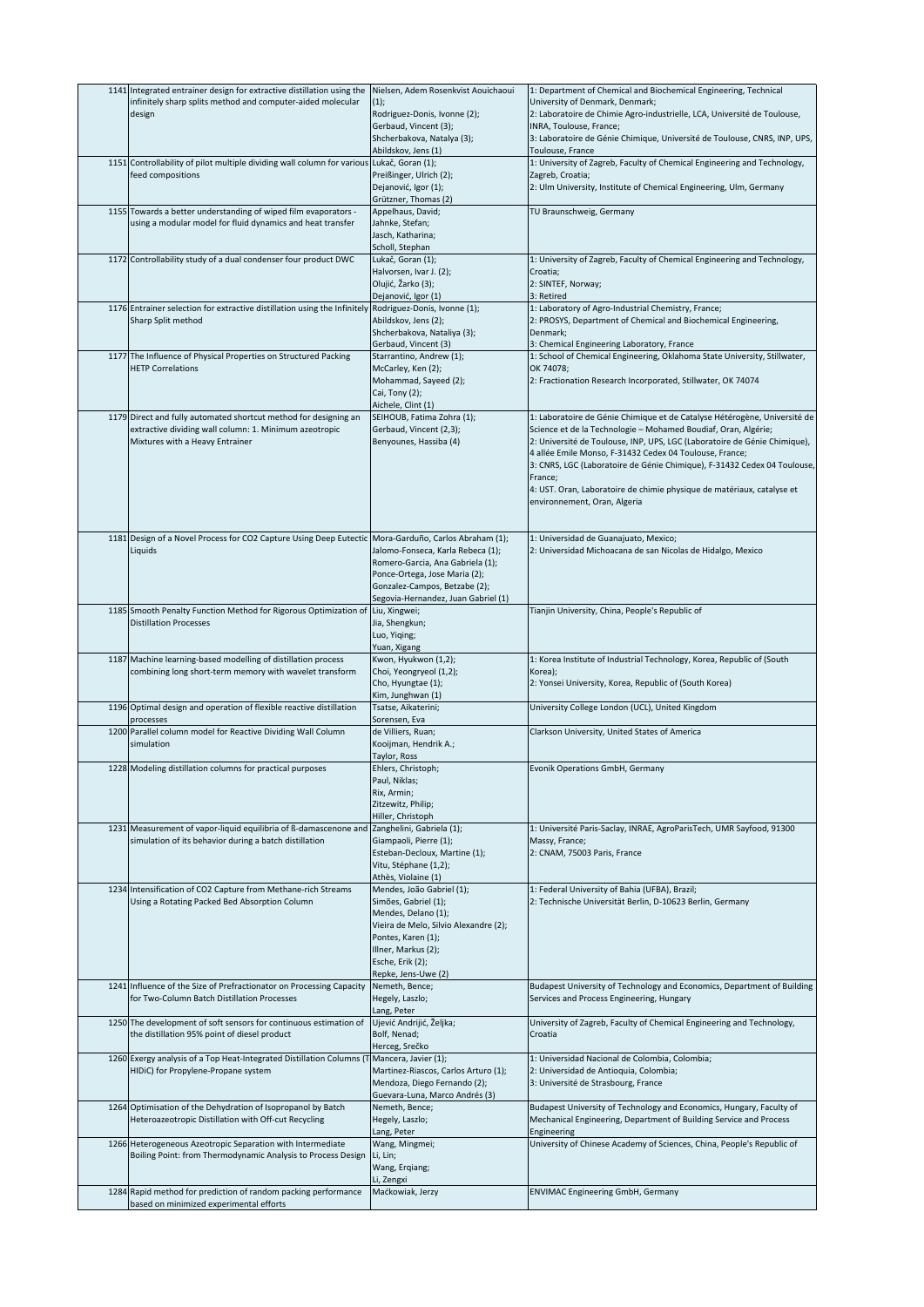| 1293 Simulation and Control of C9-C10 Aromatics Splitter Column of Zivdar, Mortaza (1);                                         |                                                                                      | 1: Professor, Chemical Engineering Department, University of Sistan and                                                   |
|---------------------------------------------------------------------------------------------------------------------------------|--------------------------------------------------------------------------------------|---------------------------------------------------------------------------------------------------------------------------|
| Bouali Sina Petrochemical Company                                                                                               | Mirhosseini, Seyed Mortaza (2);                                                      | Baluchestan, P.O. Box 98135-674, Zahedan, Iran;                                                                           |
|                                                                                                                                 | Mokhtari, Mohammad Amin (2);                                                         | 2: MSc, Chemical Engineering Department, University of Sistan and                                                         |
|                                                                                                                                 | Abdollahi, Mohammad (3)                                                              | Baluchestan, P.O. Box 98135-674, Zahedan, Iran;                                                                           |
|                                                                                                                                 |                                                                                      | 3: Process Dept. Bouali Sina Petrochemical Company, Site 4, Petrochemical                                                 |
|                                                                                                                                 |                                                                                      | Special Economic Zone, Bandar-e Mahshahr, Iran                                                                            |
|                                                                                                                                 | 3_Hybrid and Multifunctional Processes (modularity, flexibility and intensification) |                                                                                                                           |
| 1104 Industrial experience in using cyclic distillation for the                                                                 | Bedryk, Olesja;                                                                      | University of Manchester, United Kingdom                                                                                  |
| purification of ethanol food grade                                                                                              | Shevchenko, Alexander;                                                               |                                                                                                                           |
|                                                                                                                                 | Maleta, Vladimir;<br>Kiss, Anton                                                     |                                                                                                                           |
| 1114 Modelling of a hybrid process combining zero gravity                                                                       | Wende, Marc;                                                                         | Chair of Fluid Process Engineering, Paderborn University, Paderborn,                                                      |
| distillation and vapour permeation                                                                                              | Kenig, Eugeny Y.                                                                     | Germany                                                                                                                   |
| 1134 Design of Intensified processes separation to recover Furfural                                                             | Contreras-Zarazúa, Gabriel;                                                          | Universidad de Guanajuato, Mexico                                                                                         |
| and coproducts Economic, Environmental, Safety and Control                                                                      | Jasso-Villegas, Miriam E.;                                                           |                                                                                                                           |
| evaluation.                                                                                                                     | Sánchez-Ramírez, Eduardo;                                                            |                                                                                                                           |
|                                                                                                                                 | Segovia-Hernandez, Juan Gabriel                                                      |                                                                                                                           |
| 1175 A feasible divided wall column process for the purification of                                                             | NGUYEN, Trung-Dung (1);                                                              | 1: Hanoi University of Science and Technology, Vietnam;                                                                   |
| cinnamic aldehyde from Vietnam's Cinnamomum Cassia oil                                                                          | PHAN, Ngoc-Quang (1);                                                                | 2: Universite de Toulouse, ENSIACET - INP de Toulouse, Laboratoire de                                                     |
|                                                                                                                                 | CAO, Hong-Ha (1);                                                                    | Genie Chimique, UMR CNRS 5503, France                                                                                     |
|                                                                                                                                 | TA, Hong-Duc (1);                                                                    |                                                                                                                           |
|                                                                                                                                 | MEYER, Xuan-Mi (2);                                                                  |                                                                                                                           |
|                                                                                                                                 | BLANCO, Jean-Francois (2);                                                           |                                                                                                                           |
|                                                                                                                                 | COGNET, Patrick (2);<br>MEYER, Michel (2)                                            |                                                                                                                           |
| 1192 An optimisation-based comparison of different dividing wall                                                                | Duanmu, Fanyi;                                                                       | University College London (UCL), United Kingdom                                                                           |
| column configurations                                                                                                           | Sorensen, Eva                                                                        |                                                                                                                           |
| 1195 Optimal design and operation of hybrid                                                                                     | Chia, Dian;                                                                          | University College London (UCL), United Kingdom                                                                           |
| distillation/pervaporation processes                                                                                            | Sorensen, Eva                                                                        |                                                                                                                           |
| 1262 A Novel Intensified and Integrated Distillation Approach for                                                               | Kim, Gwang Sik (1);                                                                  | 1: Yeungnam University, Korea, Republic of (South Korea);                                                                 |
| Improving Manufacture of Propylene Glycol Monomethyl Ether Islam, Muhammad (1);                                                 |                                                                                      | 2: Ulsan National Institute of Science and Technology, Republic of (South                                                 |
| Acetate                                                                                                                         | Chaniago, Yus Donald (2);                                                            | Korea);                                                                                                                   |
|                                                                                                                                 | Koo, Kee-Kahb (3);                                                                   | 3: Sogang University, Republic of (South Korea)                                                                           |
|                                                                                                                                 | Nhien, Le Cao (1);<br>Amjad, Riaz (1);                                               |                                                                                                                           |
|                                                                                                                                 | Lee, Moonyong (1)                                                                    |                                                                                                                           |
| 4_Equipment Design, Technology and Innovation (additive manifacturing, centrifugal separation,)                                 |                                                                                      |                                                                                                                           |
| 1111 Investigation of liquid maldistribution in a random packed                                                                 | Winkler, Thomas;                                                                     | Technical University of Munich, Germany                                                                                   |
| column operated as a cooling tower                                                                                              | Klein, Harald;                                                                       |                                                                                                                           |
|                                                                                                                                 | Rehfeldt, Sebastian                                                                  |                                                                                                                           |
| 1122 Flashing feed and mist eliminator performance at critical fluid                                                            | Döß, Alexander (1);                                                                  | 1: Helmholtz-Zentrum Dresden-Rossendorf, Institute of Fluid Dynamics,                                                     |
| properties                                                                                                                      | Schubert, Markus (1);                                                                | Bautzner Landstraße 400, 01328 Dresden, Germany.;                                                                         |
|                                                                                                                                 | Schleicher, Eckhard (1);                                                             | 2: Linde GmbH, Engineering Division, Dr.-Carl-von-Linde Straße 6-14, 82049                                                |
|                                                                                                                                 | Flegiel, Felix (2);                                                                  | Pullach, Germany;                                                                                                         |
|                                                                                                                                 | Hampel, Uwe (1,3)                                                                    | 3: Technische Universität Dresden, Chair of Imaging Techniques in Energy                                                  |
|                                                                                                                                 |                                                                                      | and Process Engineering, 01062 Dresden, Germany                                                                           |
| 1132 CFD simulation and additive manufacturing as a combined tool<br>for the development of innovative structured packings on a | Sarajlic, Nadin (1);<br>Neukäufer, Johannes (2);                                     | 1: Technical University of Munich, Germany;<br>2: Ulm University, Germany;                                                |
| laboratory scale                                                                                                                | Ashour, Mohamed Adel (2);                                                            | 3: BASF SE, Germany                                                                                                       |
|                                                                                                                                 | Grützner, Thomas (2);                                                                |                                                                                                                           |
|                                                                                                                                 | Knösche, Carsten (3);                                                                |                                                                                                                           |
|                                                                                                                                 |                                                                                      |                                                                                                                           |
|                                                                                                                                 | Paschold, Jürgen (3);                                                                |                                                                                                                           |
|                                                                                                                                 | Klein, Harald (1);                                                                   |                                                                                                                           |
|                                                                                                                                 | Rehfeldt, Sebastian (1)                                                              |                                                                                                                           |
| 1138 Novel additively manufacturable structured packings                                                                        | Lange, Andreas;                                                                      | Hamburg University of Technology, Germany                                                                                 |
| developed by innovative design methods                                                                                          | Fieg, Georg                                                                          |                                                                                                                           |
| 1145 PREDICTING PRESSURE DROP OF ADVANCED WIRE GAUZE                                                                            | Olujic, Zarko (1);                                                                   | 1: Retired, The Hague, The Netherlands;                                                                                   |
| CORRUGATED SHEET STRUCTURED PACKINGS FOR DEEP                                                                                   | Sacher, Johannes (2);                                                                | 2: Technische Universität Berlin, Straße des 17. Juni 135, 10136 Berlin,                                                  |
| <b>VACUUM APPLICATIONS</b><br>1153 Experimental characterization of an innovative separation tray                               | Repke, Jens Uwe (2)<br>Riese, Julia;                                                 | Germany<br>Ruhr University Bochum, Germany                                                                                |
| with enhanced flexibility                                                                                                       | Fasel, Henrik;                                                                       |                                                                                                                           |
|                                                                                                                                 | Grünewald, Marcus                                                                    |                                                                                                                           |
| 1158 Hydraulic investigations of the operating limits of high                                                                   | Engel, Felicitas Sophia;                                                             | Technical University of Munich, Germany                                                                                   |
| performance trays                                                                                                               | Klein, Harald;                                                                       |                                                                                                                           |
|                                                                                                                                 | Rehfeldt, Sebastian                                                                  |                                                                                                                           |
| 1159 Experimental studies on the fluid dynamics of a miniaturized                                                               | Merkel, Amelie;<br>Leushacke, Wibke;                                                 | Ruhr-Universität Bochum, Germany                                                                                          |
| measuring cell for an improved design procedure of distillation<br>columns                                                      | Plate, Dominik;                                                                      |                                                                                                                           |
|                                                                                                                                 | Gruenewald, Marcus                                                                   |                                                                                                                           |
| 1209 Liquid Holdup Distribution in Structured-Packed Columns via                                                                | Berger, Alan (1);                                                                    | 1: 1940 Air Products Blvd Allentown PA 18106 USA;                                                                         |
| Gamma-Ray Computed Tomography                                                                                                   | Houghton, Patrick (1);                                                               | 2: Helmholtz-Zentrum Dresden-Rossendorf (HZDR), Germany                                                                   |
|                                                                                                                                 | Wilson, Jonathan (1);                                                                |                                                                                                                           |
|                                                                                                                                 | Schubert, Markus (2);                                                                |                                                                                                                           |
|                                                                                                                                 | Bieberle, André (2)                                                                  |                                                                                                                           |
| 1212 Improving Design and Scale-up of Columns with Structured                                                                   | Xia, Marc Fan;                                                                       | Technical University of Munich, Department of Mechanical Engineering,                                                     |
| Packings by Means of CFD                                                                                                        | Neumann, Maximilian Peter;                                                           | Institute of Plant and Process Technology, Garching/Germany                                                               |
|                                                                                                                                 | Rehfeldt, Sebastian;<br>Klein, Harald                                                |                                                                                                                           |
|                                                                                                                                 |                                                                                      |                                                                                                                           |
| 1230 Loading & Flooding in Mellapak Structured Packing:<br>Radiographic & Computer-Tomographic Insights                         | Linder, Thomas (1);<br>Eder, Simon (2);                                              | 1: Sulzer Chemtech AG, Switzerland;<br>2: Institute of Separation Science & Technology, Friedrich-Alexander-              |
|                                                                                                                                 | Arlt, Wolfgang (2);                                                                  | University Erlangen-Nürnberg, Germany                                                                                     |
|                                                                                                                                 | Thommes, Matthias (2);                                                               |                                                                                                                           |
|                                                                                                                                 | Gäbler, Ansor (1)                                                                    |                                                                                                                           |
| 1274 The experimental characterization of random packing liquid                                                                 | Lamprecht, Johannes;                                                                 | Department of Process Engineering, Stellenbosch University, South Africa                                                  |
| interfaces with Electric Impedance Tomography                                                                                   | <b>Burger, Andries</b>                                                               |                                                                                                                           |
| 1296 Measuring tray and point efficiencies in hydraulic air/water                                                               | Marchini, Sara (1,2,3);                                                              | 1: Chair of Imaging Techniques in Energy and Process Engineering,                                                         |
| column mockups via air-stripping of isobutyl acetate in                                                                         | Vishwakarma, Vineet (2);                                                             | Technische Universität Dresden, 01062 Dresden, Germany;                                                                   |
| aqueous solution                                                                                                                | Schubert, Markus (2);<br>Brunazzi, Elisabetta (3);                                   | 2: Institute of Fluid Dynamics, Helmholtz-Zentrum Dresden-Rossendorf,<br>Bautzner Landstraße 400, 01328 Dresden, Germany; |
|                                                                                                                                 | Hampel, Uwe (1,2)                                                                    | 3: Department of Civil and Industrial Engineering, University of Pisa, Largo                                              |
|                                                                                                                                 |                                                                                      | Lucio Lazzarino 2, 56126 Pisa, Italy                                                                                      |
|                                                                                                                                 | 5 Process Operation and Troubleshooting                                              |                                                                                                                           |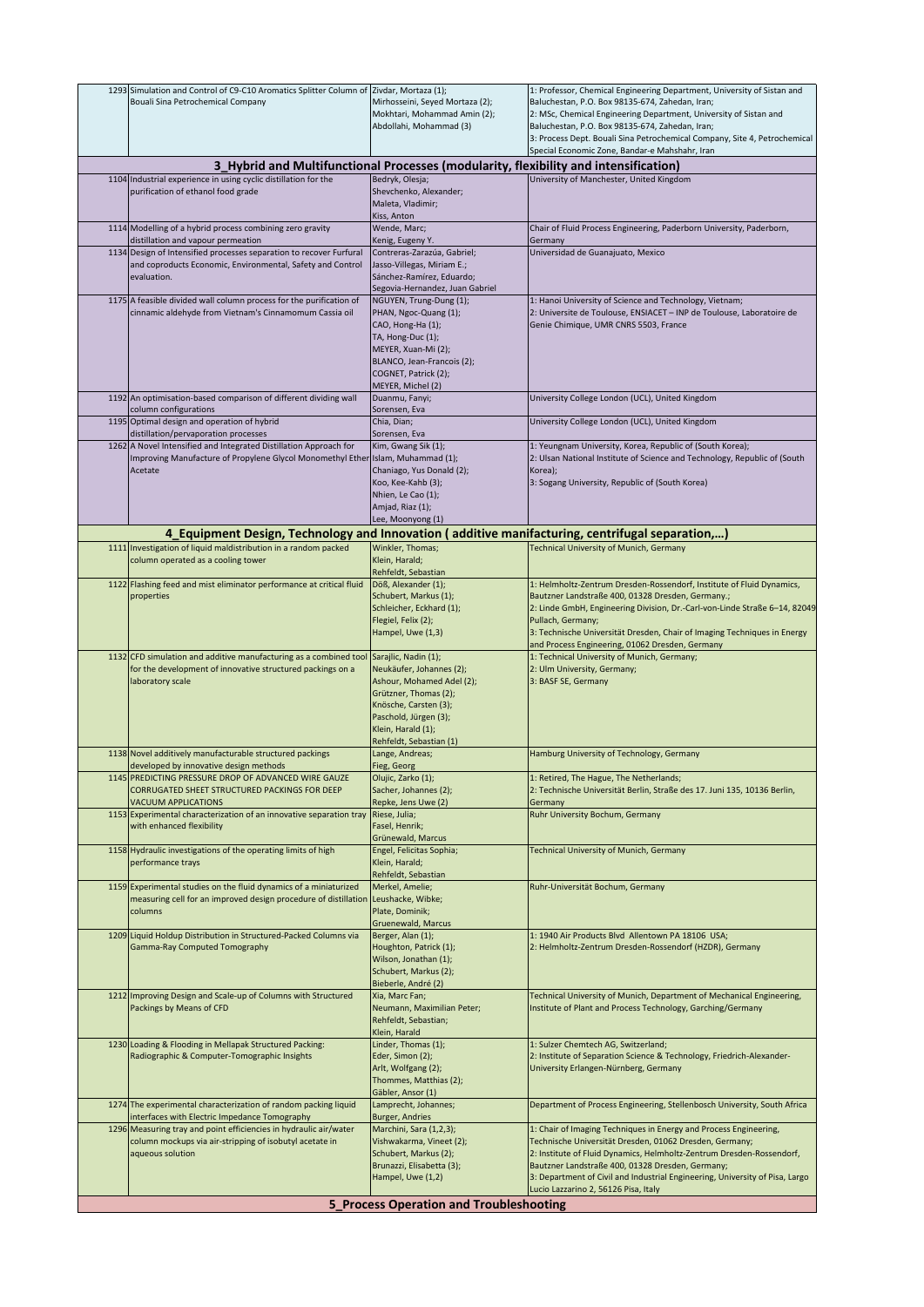| 1133 Investigations of crystallization fouling in columns                                                                                                                         | Inderwies, Korbinian;<br>Klein, Harald;<br>Rehfeldt, Sebastian                                                                                                                        | Technical University of Munich, Department of Mechanical Engineering,<br>Institute of Plant and Process Technology, Germany                                                                                                                                                                                                                    |
|-----------------------------------------------------------------------------------------------------------------------------------------------------------------------------------|---------------------------------------------------------------------------------------------------------------------------------------------------------------------------------------|------------------------------------------------------------------------------------------------------------------------------------------------------------------------------------------------------------------------------------------------------------------------------------------------------------------------------------------------|
| 1148 Automated detection of loading and flooding points in packed<br>columns                                                                                                      | Haushofer, Georg;<br>Wolf-Zöllner, Verena                                                                                                                                             | Montanuniversität Leoben, Austria                                                                                                                                                                                                                                                                                                              |
| 1156 Find the error - Machine Learning as a Tool for Identifying<br>Unstable Operating Points in Thermosiphon Reboilers                                                           | Appelhaus, David;<br>Scholl, Stephan;<br>Jasch, Katharina                                                                                                                             | TU Braunschweig, Germany                                                                                                                                                                                                                                                                                                                       |
| 1174 Investigations on thermosiphon reboiling using foaming liquid<br>mixtures                                                                                                    | Strodtmann, Laura;<br>Jasch, Katharina;<br>Scholl, Stephan                                                                                                                            | Technische Universität Braunschweig, Germany                                                                                                                                                                                                                                                                                                   |
| 1194 Wet-oxidative gas desulfurization under avoidance of solid<br>sulfur precipitation                                                                                           | Wurm, Julian (1);<br>Repke, Jens-Uwe (1);<br>von Morstein, Olaf (2);<br>Thielert, Holger (2)                                                                                          | 1: TU Berlin, Germany;<br>2: thyssenkrupp Industrial Solutions AG, Germany                                                                                                                                                                                                                                                                     |
| 1258 Troubleshooting Liquid Side Draw-off Trays                                                                                                                                   | yang, quan;<br>Bachmann, Christian;<br>Hou, Peng-Cheng;<br>Shen, Sha-Li;<br>Lee, SiangHua                                                                                             | <b>Sulzer Chemtech</b>                                                                                                                                                                                                                                                                                                                         |
| 6_Energy and Sustainability in separation processes (efficiency, renewable energy, CO2 capture, new concepts,)                                                                    |                                                                                                                                                                                       |                                                                                                                                                                                                                                                                                                                                                |
| 1108 Assessment of Deep Eutectic Solvents for Alcohol-Water<br>Separations by Extractive Distillation                                                                             | de Haan, Andre;<br>Hartanto, Dhoni;                                                                                                                                                   | Delft University of Technology, Netherlands, The                                                                                                                                                                                                                                                                                               |
| 1110 Simulation of a Cryogenic 13C Isotope Distillation Process<br>Applying Different Cooling Concepts                                                                            | Hartanto, Dhoni<br>Fritsch, Philipp (1);<br>Hölzl, Michael (1);<br>Alekseev, Alexander (1,2);<br>Rehfeldt, Sebastian (1);<br>Klein, Harald (1)                                        | 1: Technical University of Munich;<br>2: Linde GmbH, Linde Engineering                                                                                                                                                                                                                                                                         |
| 1140 Optimizing Mass Transfer for Post Combustion Carbon Capture                                                                                                                  | Lee, Ming Yang (1);<br>Venkatesan, Saravanan (2);<br>Stephenne, Karl (2);<br>Bachmann, Christian (1)                                                                                  | 1: Sulzer Chemtech AG, Switzerland;<br>2: Shell Technology Centre Bangalore, India                                                                                                                                                                                                                                                             |
| 1142 CO2 capture from syngas by absorption process using<br>fluorinated anion ionic liquids                                                                                       | Nesrine, AMIRI (1);<br>Hassiba, BENYOUNES (2);<br>Zoubida, LOUNIS (1)                                                                                                                 | 1: 1Laboratoire d'Ingénierie de la Sécurité Industrielle et du<br>Développement Durable, Institut de Maintenance et de la Sécurité<br>Industrielle, Université Oran 2, Algérie;<br>2: Laboratoire de chimie physique de matériaux, catalyse et<br>environnement, Université des Sciences et de la Technologie d'Oran USTO-<br>MB, Algérie      |
| 1144 Conceptual design of distillation process for the separation of<br>styrene monomer from polystyrene pyrolysis oil: experiment<br>and simulation                              | Dahal, Roshi (1);<br>Uusi-Kyyny, Petri (1);<br>Pokki, Juha-Pekka (1);<br>Alopaeus, Ville (1,2)                                                                                        | 1: Aalto University, School of Chemical Engineering, Department of<br>Chemical and Metallurgical Engineering, P.O. Box 11000, FI-00076 Aalto,<br>Finland;<br>2: Mid Sweden University, Department of Chemical Engineering, Sundsvall,<br>85170, Sweden                                                                                         |
| 1147 Synthesis of Alternative Intensified Sequences for the<br>Separation of a Multicomponent Renewable Hydrocarbons<br>Mixture                                                   | Oliva-González, Isaac (1);<br>Romero-Izquierdo, Araceli Guadalupe<br>(2);<br>Gutiérrez-Antonio, Claudia (2);<br>Gómez-Castro, Fernando Israel (1);<br>Hernández, Salvador (1)         | 1: Universidad de Guanajuato, México;<br>2: Universidad Autónoma de Querétaro, México                                                                                                                                                                                                                                                          |
| 1193 CO2-capture from air using amino-acid salt solutions                                                                                                                         | Feron, Paul;<br>Kiani, Ali                                                                                                                                                            | CSIRO, Australia                                                                                                                                                                                                                                                                                                                               |
| 1198 Experimental Investigation of the Impact of Physico-chemical<br>Properties on Liquid Film Flow Over Flat and Corrugated<br>Surfaces.                                         | AL SAYEGH, Mohamad (1,2);<br>ROUZINEAU, David (1);<br>MEYER, Michel (1);<br>CID, Emmanuel (1);<br>ALIX, Pascal (2);<br>DALMAZZONE, Christine (2);<br>ROESLER, John (2)                | 1: Laboratoire de génie chimique de Toulouse, France;<br>2: IFP Energies Nouvelles, Solaize, France                                                                                                                                                                                                                                            |
| 1204 BE-Clean: P2X technology for gas desulphurization                                                                                                                            | Borgquist, Sebastian (1);<br>Villadsen, Sebastian Nis Bay (1);<br>Fosbøl, Philip Loldrup (1);<br>Abildskov, Jens (2)                                                                  | 1: CERE, Dept. Chem. Biochem. Eng., Tech. Univ. Denmark;<br>2: PROSYS, Dept. Chem. Biochem. Eng., Tech. Univ. Denmark                                                                                                                                                                                                                          |
| 1220 Enhancing the SO2 removal efficiency of a spray tower using<br>electrified water droplets                                                                                    | Parisi, Arianna (1);<br>Carotenuto, Claudia (2);<br>Lancia, Amedeo (1);<br>Di Natale, Francesco (1)                                                                                   | 1: The Sustainable Technologies for Pollution Control Lab, Department of<br>Chemical, Material and Industrial Production Engineering, University of<br>Naples Federico II, Piazzale V. Tecchio 80, 80125 Napoli, Italy;<br>2: Department of Engineering, University of Campania "L. Vanvitelli", Via<br>Roma 29, 81031 Aversa (Caserta), Italy |
| 1225 Investigation of carbon footprints of three desalination<br>technologies: Reverse Osmosis (RO), Multi-Stage Flash<br>Distillation (MSF), and Multi-Effect Distillation (MED) | Do Thi, Huyen Trang;<br>Toth, Andras Jozsef                                                                                                                                           | Budapest University of Technology and Economics, Hungary                                                                                                                                                                                                                                                                                       |
| 1240 Kinetics in DEEA-MAPA-H2O-CO2 systems for the post-<br>combustion CO2 capture by absorption-regeneration using<br>demixing solvents                                          | COSTA, Alexis;<br>MOUHOUBI, Seloua;<br>DUBOIS, Lionel;<br>DE WEIRELD, Guy;<br>THOMAS, Diane                                                                                           | University of Mons - Faculty of Engineering, Belgium                                                                                                                                                                                                                                                                                           |
| 1246 Feasibility of internal heat integrated dividing wall column<br>separating methanol, ethanol, and isopropanol                                                                | Qiao, Qingliang (1);<br>Chen, Haisheng (2);<br>Huang, Kejin (3)                                                                                                                       | 1: Beijing University of Chemical Technology;<br>2: Beijing University of Chemical Technology;<br>3: Beijing University of Chemical Technology                                                                                                                                                                                                 |
| 1249 Dynamic behavior of thermosyphon-assisted falling film<br>distillation column                                                                                                | Alves, José Luiz Francisco;<br>Machado, Ricardo Antonio Francisco;<br>Marangoni, Cintia                                                                                               | Federal University of Santa Catarina, Brazil                                                                                                                                                                                                                                                                                                   |
| 1276 CO2 CAPTURE USING ADSORBENTS BASED ON SUPPORTED<br><b>IMINES</b>                                                                                                             | Sanchez Quiñones, Carlos Alberto<br>Augusto;<br>Álvarez-Torellas, Silvia;<br>Delgado, Jose Antonio;<br>Águeda Maté, V. Ismael;<br>Larriba Martínez, Marcos;<br>Martín Martínez, María | Catalysis and Separation Processes group (CyPS), Complutense University<br>of Madrid                                                                                                                                                                                                                                                           |
| 1280 Comparative assessment of solvent-based post-combustion<br>capture processes for waste-to-energy                                                                             | Otgonbayar, Tuvshinjargal;<br>Pérez Calvo, José Francisco;<br>Mazzotti, Marco                                                                                                         | ETH Zurich, Switzerland                                                                                                                                                                                                                                                                                                                        |